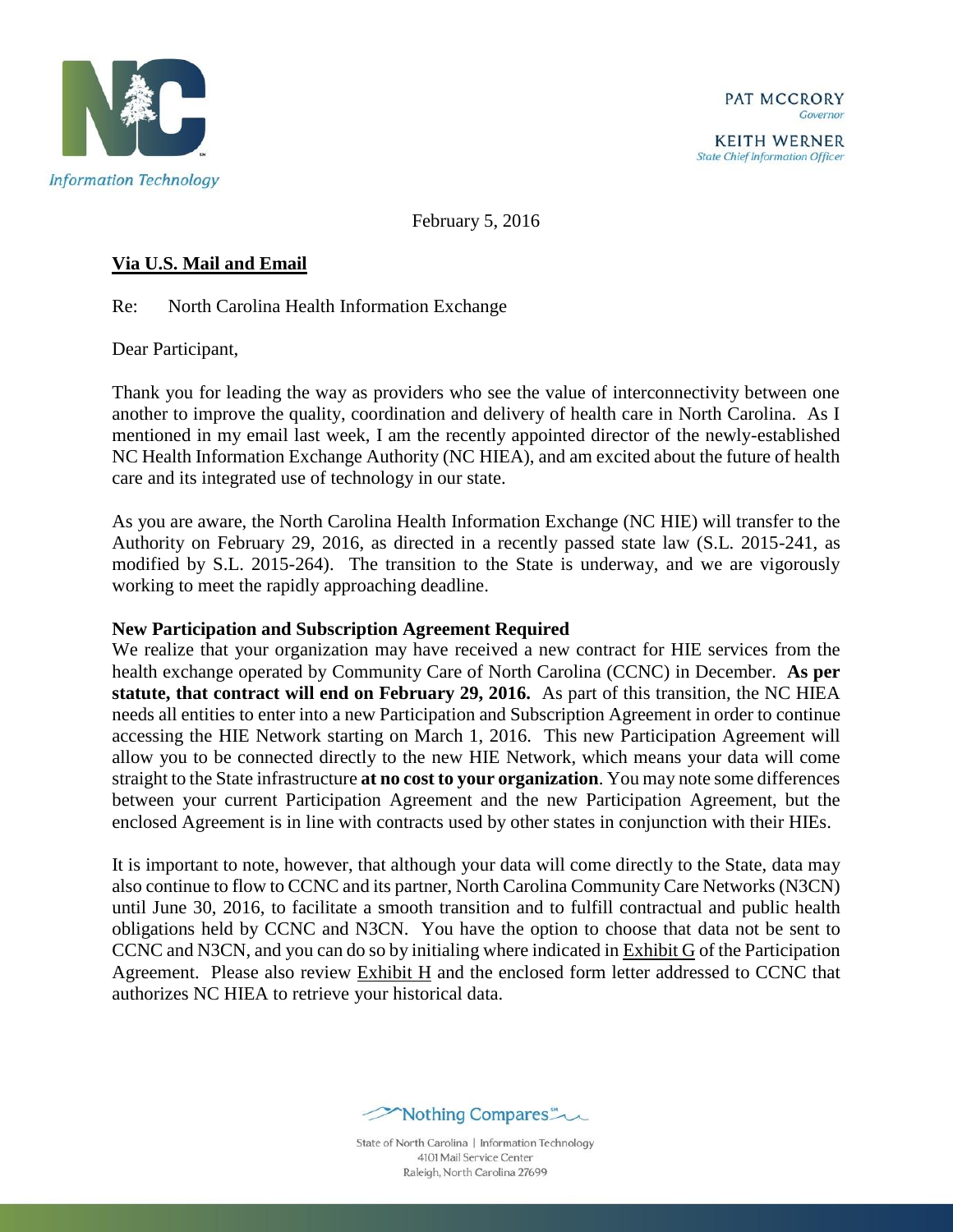

**State Chief Information Officer** 

### **Changes to Current Connectivity Configuration & SAS Technical Resources**

In addition to a new Participation Agreement with the NC HIEA, this transition will also require some changes to your current connectivity configuration, whether the connection is through a Virtual Private Network or through a Secure File Transfer Protocol. To facilitate the transition, the State and our contractor, SAS Institute, will have technical resources available to you upon receipt of a fully executed Participation Agreement with the NC HIEA. The conversion to the new model will also be free of charge.

#### **February 19, 2016 Deadline**

In order to make these technical resources available to you and facilitate the connection to the HIEA Network by March 1, 2016, we ask that you **return the fully executed NC HIEA**  Participation Agreement to us by February 19, 2016 in the enclosed self-addressed stamped envelope. We understand the brevity of this timeline, but please make every effort to review and execute the enclosed contract as soon as possible. **If we do not receive a fully executed NC HIEA Participation Agreement from you by February 19, 2016, your connection to the HIE Network may not occur by March 1, 2016.** If your systems allow, **please also email an electronic copy of the signed Agreement** in order to expedite the process. You will receive a confirmation email, along with instructions regarding the connection transfer.

## **Contact Information Needed**

Please also note that Exhibit E of the new Participation Agreement includes a place to add contact information for your business, technical and contract administrators. We ask that you please include this information so that the appropriate people in your practice are notified of important NC HIEA information. In order to ease the transition, your staff may be contacted by our contractor, SAS Institute, prior to our receipt of the Agreement. The final connection transfer to the new HIE network, however, cannot be completed until we receive your signed Agreement.

## **Thank You for Your Immediate Attention**

We fully recognize the tight time frame for signing the new Participation Agreement. The aggressive timetable outlined in statute was designed to quickly reestablish the HIE Network as a continually improving, useful and effective tool in the delivery of health care in North Carolina. We appreciate your cooperation as we continue with this transition and improve the quality of health care delivery within the state. Please continue to check our website, **http://hiea.nc.gov**, for important information and updates about NC HIEA, including Frequently Asked Questions and contact information.



State of North Carolina | Information Technology 4101 Mail Service Center Raleigh, North Carolina 27699